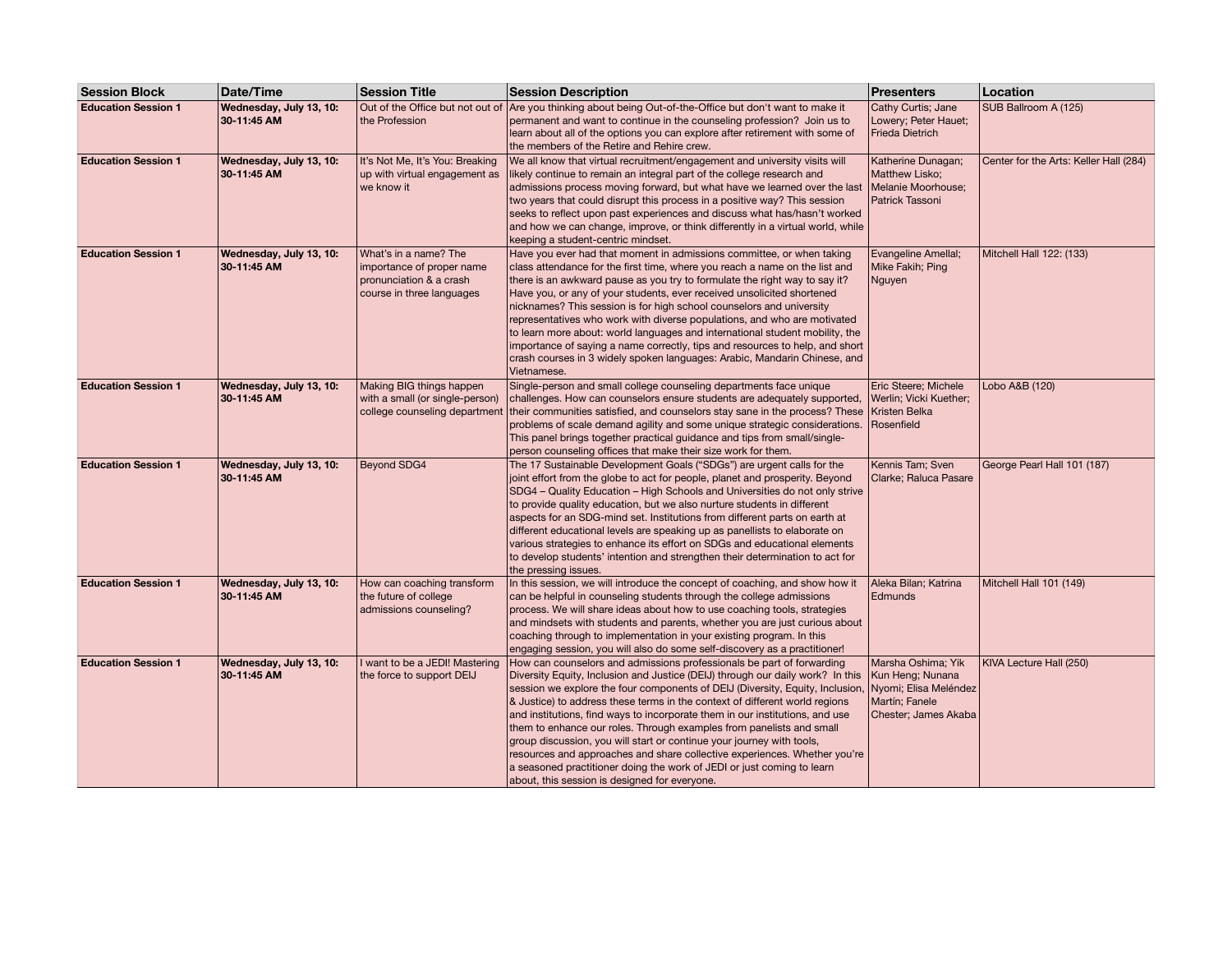| <b>Education Session 1</b> | Wednesday, July 13, 10:              | Friend or Fraud? Lessons and                                   | Digitization enables colleges and universities to automate the routing of                                                                                          | Kathryn McKeen;                                        | SUB Movie Theatre (180)                |
|----------------------------|--------------------------------------|----------------------------------------------------------------|--------------------------------------------------------------------------------------------------------------------------------------------------------------------|--------------------------------------------------------|----------------------------------------|
|                            | 30-11:45 AM                          | Tips for safeguarding your                                     | application materials and make faster admissions decisions. This proactive                                                                                         | Andrius Ksikvas;                                       |                                        |
|                            |                                      | document review process for                                    | session uses case studies from the University of Maine, Whitworth                                                                                                  | Lorinda Grogg; Marie                                   |                                        |
|                            |                                      | international applicants.                                      | University, IELTS, and WES to assess how those involved in the admissions<br>process can better identify fraudulent documents and apply proper due                 | <b>Whalen</b>                                          |                                        |
|                            |                                      |                                                                | diligence to mitigate the global impact of credential fraud in today's digital                                                                                     |                                                        |                                        |
|                            |                                      |                                                                | landscape.                                                                                                                                                         |                                                        |                                        |
| <b>Education Session 1</b> | Wednesday, July 13, 10:              | Now what? The 'Great                                           | We all know the last two-plus years have been tough. The pandemic has                                                                                              | Kristen Pantazes; Eric                                 | Woodward Hall (830)                    |
|                            | 30-11:45 AM                          | Resignation' and its impact on<br>international admissions and | altered and clarified priorities for our colleagues as the expectations of the<br>global workforce have changed. It's often said that it's "three or thirty" years | Ahlstrand; Wilson Lee;<br><b>Kirk Mitchell</b> ; James |                                        |
|                            |                                      | college counseling                                             | in our profession, but as health challenges, personal and family needs, and a                                                                                      | <b>Bishop</b>                                          |                                        |
|                            |                                      |                                                                | blur of the divide in work-life balance have emerged, many of our colleagues                                                                                       |                                                        |                                        |
|                            |                                      |                                                                | are considering or have already left the admissions and college counseling                                                                                         |                                                        |                                        |
|                            |                                      |                                                                | field, adding to the "Great Resignation" taking place around the world. As                                                                                         |                                                        |                                        |
|                            |                                      |                                                                | the International ACAC membership looks to explore the ways in which the                                                                                           |                                                        |                                        |
|                            |                                      |                                                                | ongoing COVID-19 pandemic has transformed our profession, we need to<br>discuss the challenges and opportunities this global, exogenous shock has                  |                                                        |                                        |
|                            |                                      |                                                                | provided to our field, particularly as it relates to our office cultures, work                                                                                     |                                                        |                                        |
|                            |                                      |                                                                | environments, and trends in employment. Come prepared to share your                                                                                                |                                                        |                                        |
|                            |                                      |                                                                | workplace experiences with your fellow university admissions, college                                                                                              |                                                        |                                        |
|                            |                                      |                                                                | counseling, and international education peers in this interactive session as                                                                                       |                                                        |                                        |
|                            |                                      |                                                                | we discuss strategies to mitigate the turnover and create more sustainable<br>work environments for ourselves and our colleagues.                                  |                                                        |                                        |
| <b>Education Session 2</b> | Wednesday, July 13, 2:45-            | Innovation in International                                    | Rise is a program that finds brilliant young people who need opportunity and                                                                                       | <b>Gregory Manne; Alan</b>                             | SUB Movie Theatre (180)                |
|                            | 4:00 PM                              | <b>Access Programs</b>                                         | supports them for life as they work to serve others. An initiative of Schmidt                                                                                      | Davidson; Tolulope                                     |                                        |
|                            |                                      |                                                                | Futures and the Rhodes Trust, Rise is the anchor program of a \$1 billion                                                                                          | <b>Olasewereactions;</b>                               |                                        |
|                            |                                      |                                                                | commitment from Eric and Wendy Schmidt to find and support global talent.<br>Rise and a panel of representatives from collaborating organizations                  | Abraham Barry; Emma<br>McLeavey-                       |                                        |
|                            |                                      |                                                                | (Duolingo, KenSAP, BUILD Nigeria, and SMART Liberia) will discuss new                                                                                              | Weederactions                                          |                                        |
|                            |                                      |                                                                | models for building inclusive and innovative access programs. Our                                                                                                  |                                                        |                                        |
|                            |                                      |                                                                | presentation will cover strategies for outreach, talent identification, funding,                                                                                   |                                                        |                                        |
|                            |                                      |                                                                | scholarship advising, and supporting student success.                                                                                                              |                                                        |                                        |
| <b>Education Session 2</b> | Wednesday, July 13, 2:45-<br>4:00 PM | Side Hustle Show and Tell                                      | Academic advisor by day, Airbnb host by night? Time to brag about your<br>creative, fulfilling and profitable side hustles and passion projects that               | Dalia Wardany;<br>Jennifer Brook; Thai                 | Mitchell Hall 101 (149)                |
|                            |                                      |                                                                | helped you stay sane and through the pandemic. We'll hear from                                                                                                     | <b>Vue</b> ; Jennifer Tassell;                         |                                        |
|                            |                                      |                                                                | colleagues who are balancing their day jobs with their own side hustles,                                                                                           | <b>Matthew Zonis</b>                                   |                                        |
|                            |                                      |                                                                | learn how they did it, why, and what resources are available if you're                                                                                             |                                                        |                                        |
| <b>Education Session 2</b> | Wednesday, July 13, 2:45-            | Data-driven Recruitment                                        | searching for your own.<br>Bridge-builders, mediators, and trusted advisors: International high school                                                             | Michelle Trimpe;                                       | Center for the Arts: Keller Hall (284) |
|                            | 4:00 PM                              | Strategy across the World:                                     | counselors are on the front line in advising students on college choice. To                                                                                        | Frances Zhang; Ayush                                   |                                        |
|                            |                                      | Leveraging Knowledge of                                        | connect with students, should international admissions officers focus on                                                                                           | Periwal; Aline Mello de                                |                                        |
|                            |                                      | <b>International High School</b>                               | counselor dinners, virtual college fairs, marketing strategy, individualized                                                                                       | Lima Chmatalik                                         |                                        |
|                            |                                      | Counselors to Inform<br><b>Admissions Practices</b>            | outreach, all of the above, or something else? Using data from a 2021<br>survey conducted with International ACAC membership, this session will                    |                                                        |                                        |
|                            |                                      |                                                                | share the results of 322 international high school counselors from 71                                                                                              |                                                        |                                        |
|                            |                                      |                                                                | countries on their perspective of which factors and admissions practices                                                                                           |                                                        |                                        |
|                            |                                      |                                                                | influence college choice and the advising process. Expanding upon this                                                                                             |                                                        |                                        |
|                            |                                      |                                                                | data, a panel of high school counselors from around the world will                                                                                                 |                                                        |                                        |
|                            |                                      |                                                                | additionally explain trends within their regional context to help inform data-<br>driven recruitment strategy and admissions practices.                            |                                                        |                                        |
| <b>Education Session 2</b> | Wednesday, July 13, 2:45-            | Flying the nest: How to best                                   | Children heading off to College can be a stressful time for parents and                                                                                            | Paul McBean; Aly                                       | Acoma A&B (80)                         |
|                            | 4:00 PM                              | prepare parents & quardians                                    | guardians, what happens when your child wants to travel over 3,000 miles to Stewart; Amy Easton                                                                    |                                                        |                                        |
|                            |                                      | for their children studying                                    | Scotland as well? This session focuses on highlighting some of the key                                                                                             |                                                        |                                        |
|                            |                                      | overseas                                                       | differences in a College experience overseas and how best to support the                                                                                           |                                                        |                                        |
|                            |                                      |                                                                | parents/guardians in preparing both themselves and their child for studying<br>abroad. Using the personal experiences from International Admissions reps           |                                                        |                                        |
|                            |                                      |                                                                | and families the session will provide hints, tips and advice on Applications,                                                                                      |                                                        |                                        |
|                            |                                      |                                                                | Admissions & Student Life overseas.                                                                                                                                |                                                        |                                        |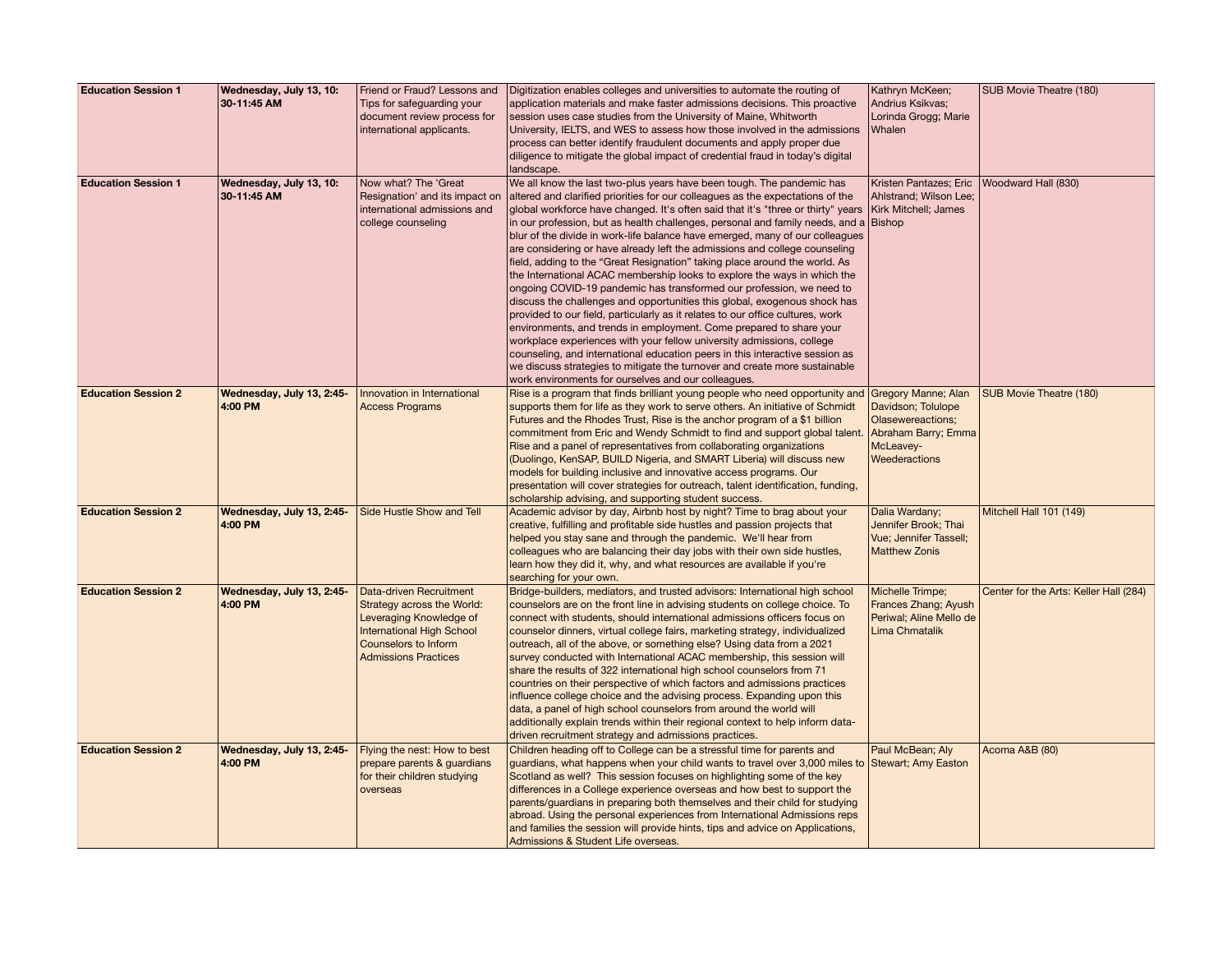| <b>Education Session 2</b> | Wednesday, July 13, 2:45-<br>4:00 PM | The other 50% : Developing<br>and finding pathways and<br>opportunities to support IB<br>students who have not<br>completed the full IB Diploma<br>Programme | The IB Diploma Programme (DP) is widely accepted around the world in<br>different countries and universities. However, for a range of reasons a<br>student may graduate with a number of DP Courses, rather than the full<br>Diploma . Indeed 50% of students globally are not awarded the diploma!<br>Supporting these students may often seem more complex to find<br>appropriate higher education options.<br>Join IB staff, and experienced counsellors to discover what are the<br>alternatives, options and pathways, and how can you better support your<br>students following this IB route.<br>Universities can also find out ways on how to engage with these excellent<br>students and attract a different kind of applicant that can enrich your<br>classroom!                                                                                                                                                                                                                                                                                    | Elizabeth Zeller; Paul<br>Teulon; Michele<br>Mindorf; Amy Durrant;<br><b>Abdul Oladipo</b> | Lobo A&B (120)                         |
|----------------------------|--------------------------------------|--------------------------------------------------------------------------------------------------------------------------------------------------------------|---------------------------------------------------------------------------------------------------------------------------------------------------------------------------------------------------------------------------------------------------------------------------------------------------------------------------------------------------------------------------------------------------------------------------------------------------------------------------------------------------------------------------------------------------------------------------------------------------------------------------------------------------------------------------------------------------------------------------------------------------------------------------------------------------------------------------------------------------------------------------------------------------------------------------------------------------------------------------------------------------------------------------------------------------------------|--------------------------------------------------------------------------------------------|----------------------------------------|
| <b>Education Session 2</b> | Wednesday, July 13, 2:45-<br>4:00 PM | <b>Real Talk About Student</b><br>Finances & College Costs:<br><b>Perspectives from Admissions</b><br>and College Counseling                                 | International admissions offices have hundreds/thousands of applications<br>that are in different stages of the admissions funnel. We will discuss<br>similarities and differences in institutional values when it comes to financial<br>need of applicants. Discussions with international students and their<br>parents on affordability can be difficult for everyone involved.                                                                                                                                                                                                                                                                                                                                                                                                                                                                                                                                                                                                                                                                            | Nathan Jones; Marie<br>Whalen; Claudia<br><b>Botero</b>                                    | SUB Ballroom A (125)                   |
| <b>Education Session 2</b> | Wednesday, July 13, 2:45-<br>4:00 PM | <b>Defining College Counseling</b><br><b>Success: Metrics that Matter</b>                                                                                    | What does success mean for a college counselor? Should the focus be on a<br>student's process, or on their outcomes? And within a community, whose<br>definitions of success matter most? This session will look at the many<br>stakeholders involved in these questions, the college counselor's role in<br>answering them, and ways in which we might educate our communities.<br>Throughout, we will explore different factors - those we can measure and<br>those we cannot - that you might use in developing your own definition of<br>college counseling success.                                                                                                                                                                                                                                                                                                                                                                                                                                                                                      | Joe Tavares; Jeff Neil;<br><b>Tina Forbush</b>                                             | George Pearl Hall 101 (187)            |
| <b>Education Session 2</b> | Wednesday, July 13, 2:45-<br>4:00 PM | Pandemic & the acceleration<br>of use of technology in college<br>counselling & applications                                                                 | Pandemic has forced humans to adapt to a new way of doing things in every Ankur Vohra; Denise<br>aspect of their day to day life. College counselling and applications is no<br>different- In this session you will hear in detail case studies from some of the Sonia Soni; Stanley<br>leading voices in University Admissions, High Schools and Ed-tech<br>organisations across the globe who adapted their practices to the new<br>normal and ensured uninturrupted access to their services through the use<br>of technology.                                                                                                                                                                                                                                                                                                                                                                                                                                                                                                                             | Nijhus; Shilpa Gupta;<br>Chia                                                              | Mitchell Hall 122: (133)               |
| <b>Education Session 2</b> | Wednesday, July 13, 2:45-<br>4:00 PM | <b>International Student Athletes</b><br>applying for Division I NCAA<br><b>Universities</b>                                                                 | The University of New Mexico is a Division I NCAA institution that attracts<br>student athletes from across the globe to compete in a variety of sports at<br>one of the highest levels in the country. NCAA athletes at any university<br>have a list of requirements they must maintain to ensure they remain eligible<br>to play in their respective sport. For international athletes, these<br>requirements are complicated by the additional requirements needed to<br>uphold their Visa status during their time at the university. This session will<br>explore some of the challenges faced when admitting international student<br>athletes in compliance with NCAA & University policies. UNM Athletics and<br>UNM International Admissions will discuss some of the ways in which both<br>teams work together to determine a student's previous education in context<br>of NCAA or University requirements, converting GPAs with different scales,<br>determining funding options, and working out timelines for athletes to arrive<br>on campus. | Mason Knight; Amy<br><b>Begin</b>                                                          | Woodward Hall (830)                    |
| <b>Education Session 3</b> | Wednesday, July 13, 4:15-<br>5:30 PM | Not Business as Usual:<br><b>Decolonizing School</b><br><b>Counseling Programs</b>                                                                           | What does it mean to decolonize a school counseling program? Where<br>would one begin? In this session you will consider the assumptions of your<br>program, learn about decolonizing practices, have an opportunity to interact<br>with colleagues, and think through the different areas of your program where<br>you could introduce change this school year. Make your school's counseling<br>program a force for transformational resistance!                                                                                                                                                                                                                                                                                                                                                                                                                                                                                                                                                                                                            | <b>Renee Bowling; Swati</b><br>Shrestha                                                    | Center for the Arts: Keller Hall (284) |
| <b>Education Session 3</b> | Wednesday, July 13, 4:15-<br>5:30 PM | Lessons from<br>InternationalACAC Scholars:<br>Trends, Challenges, &<br><b>Opportunities</b>                                                                 | Educators from this year's International ACAC Scholar Cohort will share<br>information about the success their students have achieved at home and<br>overseas in spite of significant obstacles. The Scholars will provide valuable<br>insights about support systems they have built for students. They also<br>welcome your questions!                                                                                                                                                                                                                                                                                                                                                                                                                                                                                                                                                                                                                                                                                                                      | <b>Michelle Trimpe: TBD</b><br><b>TBD</b>                                                  | Lobo A&B (120)                         |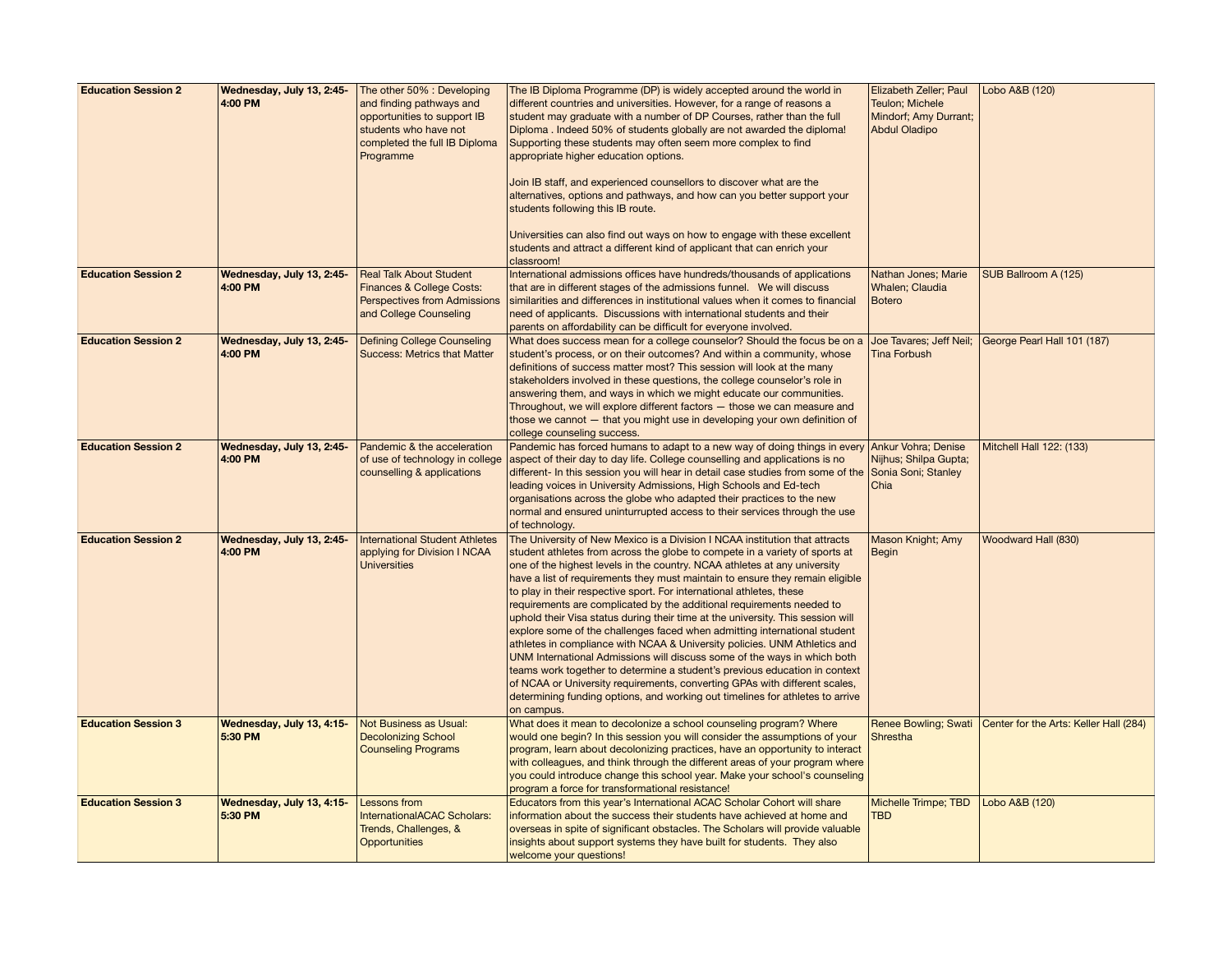| <b>Education Session 3</b> | Wednesday, July 13, 4:15- Five Counseling Tips for<br>5:30 PM | <b>Advising HALI Students</b><br>Applying to the US                                                                | Counselors work with many students with various needs, but perhaps one of Joan Liu; Eugene<br>the most difficult populations to support are HALI students in need of a full<br>need based financial aid/scholarship.<br>Advising HALI students is complex, nuanced, and complicated. This session<br>is intended for counselors who want to learn how to better support HALI<br>students and how to successfully advocate on their behalf.<br>Take away five key tips when it comes to helping talented students find<br>opportunity and access to US higher education. Leave with practicable,<br>actionable advice on how to maximize your students' chances.                                                                                                                                                                                                                                                                                                                                                           | Gabay; Kaye-Lani<br>Laughna; Petra Marlin;<br>Asuman Okman                                        | Mitchell Hall 122: (133)    |
|----------------------------|---------------------------------------------------------------|--------------------------------------------------------------------------------------------------------------------|---------------------------------------------------------------------------------------------------------------------------------------------------------------------------------------------------------------------------------------------------------------------------------------------------------------------------------------------------------------------------------------------------------------------------------------------------------------------------------------------------------------------------------------------------------------------------------------------------------------------------------------------------------------------------------------------------------------------------------------------------------------------------------------------------------------------------------------------------------------------------------------------------------------------------------------------------------------------------------------------------------------------------|---------------------------------------------------------------------------------------------------|-----------------------------|
| <b>Education Session 3</b> | Wednesday, July 13, 4:15-<br>5:30 PM                          | <b>Supporting Refugee Students</b><br>in the University Admissions<br><b>Process</b>                               | Refugees are one of the most widely underserved demographics in the<br>university admissions process. The hurdles they face are innumerable:<br>financial, bureaucratic, structural and they are often considered "too tricky"<br>to admit. And yet, some of them persist. This session will cover case studies Deng; Jen Blask<br>and best practices in working with refugee students and is designed to<br>include a collaborative discussion of how to thoughtfully and confidently<br>serve this deserving community.                                                                                                                                                                                                                                                                                                                                                                                                                                                                                                 | Laura Kaub; Jonathan<br><b>Burdick</b> ; Moustafa<br>Mohamed Ezz; Nhial                           | George Pearl Hall 101 (187) |
| <b>Education Session 3</b> | Wednesday, July 13, 4:15-<br>5:30 PM                          | Admit! Award, Alternate Offer?<br><b>Refuse Admission. Mock</b><br><b>Canadian Admissions</b><br>Experience        | How are admissions decision made in Canada? International Baccalaureate,<br>American, or British-Patterned, CAPE, and India Senior School Certificate?<br>Come prepared to assess files, check prerequisites, and allocate awards.<br>Learn first-hand what happens after a student hits submit to when an<br>admissions decision is made, as a team of veteran Canadian admissions<br>experts guide you through a hands-on mock international admissions<br>decision round experience.                                                                                                                                                                                                                                                                                                                                                                                                                                                                                                                                   | <b>Emily Mancuso;</b><br>Shannon Bracken;<br><b>Karen Neuburger</b><br>J'bari\                    | Woodward Hall (830)         |
| <b>Education Session 3</b> | Wednesday, July 13, 4:15-<br>5:30 PM                          | Forget Soft Skills; In This New<br>World of Test-Optional, Help<br><b>Your Students Develop</b><br>"Sapien Skills" | Join us to hear how counselors have implemented classes and programs in<br>their high schools that help students develop the "hard-to-quantify" soft<br>skills/non-cognitive skills/21st-century skills (which we will call "Sapien"<br>Skills"). In this new test-optional world, demonstrating these skills can make<br>the difference in an international student's application, as we'll see in case<br>studies. But more importantly, encouraging students to develop these skills<br>can be some of the most important work we do as educators.<br>This session will include strategies for helping students tell their unique<br>stories, excel in a virtual environment, and ultimately engage with and<br>impress the decision-makers and holders of resources (AKA adults) with<br>whom they come into contact.                                                                                                                                                                                                 | <b>Terry Crawford:</b><br><b>Robert Shields;</b><br>Frances (Nan) Zhang;<br><b>Karen Bartlett</b> | KIVA Lecture Hall (250)     |
| <b>Education Session 3</b> | Wednesday, July 13, 4:15-<br>5:30 PM                          | No End in Sight: Advancemen<br>of Technology in the Modern<br><b>Admission Process</b>                             | The role of technology in the modern admissions process is growing<br>exponentially. While there is real and realized benefit to both institutions and<br>students, there are also risks that need to be recognized. We will look to<br>both the past and future to examine where we are today, acknowledging<br>innovations that will further influence admission and student needs for<br>cycles to come. The panelists come with many years of experience working<br>in education technology and hope to spark conversations among attendees<br>about the complexities of technology in the admission process.<br>Agenda<br><b>Introductions and Welcome</b><br>The power of technology tools (platforms, data, artificial intelligence,<br>computer adaptive testing)<br>How technology in admission has grown<br>How each panelist has used tech to grow their role in the admission process<br>How students benefit from influx of technology<br>Ethical pitfalls of technology<br><b>Future innovations</b><br>Q&A | Kevin Hostetler; Joe<br>Morrison; Gloria<br>Chyou                                                 | SUB Ballroom A (125)        |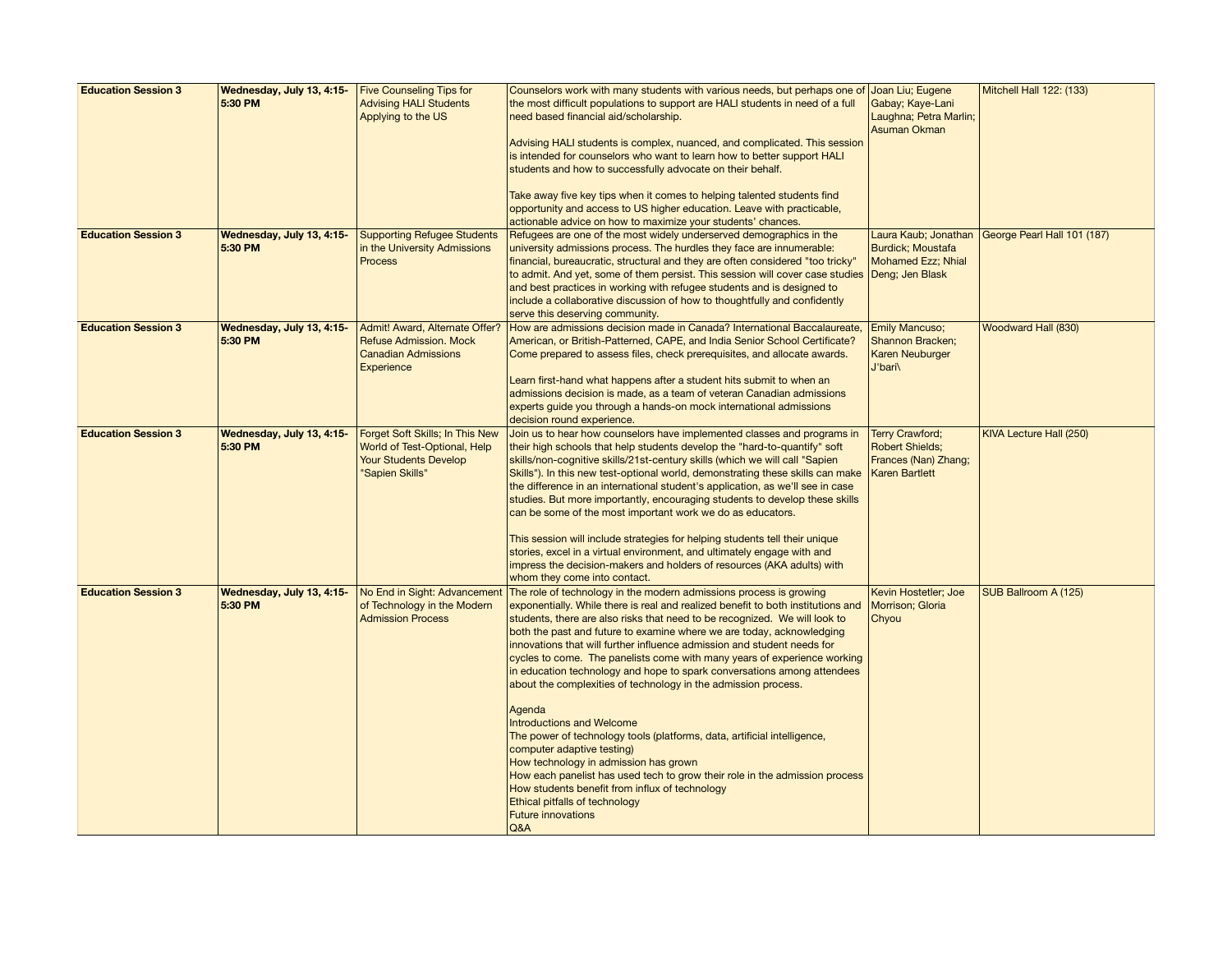| <b>Education Session 3</b> | Wednesday, July 13, 4:15-                            | Mental Health Problems       | The prevalence of mental health problems in adolescents in Sub-Saharan         | <b>Masresha Esayas</b>  | Mitchell Hall 101 (149)        |
|----------------------------|------------------------------------------------------|------------------------------|--------------------------------------------------------------------------------|-------------------------|--------------------------------|
|                            |                                                      |                              |                                                                                |                         |                                |
|                            | 5:30 PM                                              | among students form Sub-     | Africa is an area that has not been studied in depth. However, social,         | <b>Asres</b> ; Dexter   |                                |
|                            |                                                      | <b>Sharan Africa</b>         | economic, political instability, poverty and other issues contribute to the    | Padayachee              |                                |
|                            |                                                      |                              | mental health problems experienced by youth on the continent. A study          |                         |                                |
|                            |                                                      |                              | shows 26.9% for depression, 29.8% for anxiety disorders, emotional and         |                         |                                |
|                            |                                                      |                              | behavioural problems, 21.5% for PTSD, and 20.8% for suicidal ideation.         |                         |                                |
|                            |                                                      |                              | These are the same students who seek opportunities to better their lives by    |                         |                                |
|                            |                                                      |                              | pursuing higher education in institutions worldwide. How do high school        |                         |                                |
|                            |                                                      |                              | counsellors integrate and develop an understanding of mental health in their   |                         |                                |
|                            |                                                      |                              |                                                                                |                         |                                |
|                            |                                                      |                              | counselling processes? How can counsellors get the buy-in from school          |                         |                                |
|                            |                                                      |                              | administrators to create and support programs that benefit their students?     |                         |                                |
|                            |                                                      |                              | How do college admission officers read applications from the continent with    |                         |                                |
|                            |                                                      |                              | this context? How do colleges create transitioning programs once students      |                         |                                |
|                            |                                                      |                              | are on campus to address unique experiences of African students, including     |                         |                                |
|                            |                                                      |                              | mental health problems, culture shock and those who experience                 |                         |                                |
|                            |                                                      |                              | 'superman/superwoman syndrome'.                                                |                         |                                |
| <b>Education Session 3</b> | Wednesday, July 13, 4:15-                            | When Everything Looks Like a | The changes in international student mobility & decision-making are coming     | ; Bobbe Fernando;       | <b>SUB Movie Theatre (180)</b> |
|                            | 5:30 PM                                              | Nail: How to Avoid Getting   | at us even faster than ever. The expectations in our field are higher, and the | Patriece Campbell;      |                                |
|                            |                                                      | Hammered by Shifts in Global | competition seems stronger. Together we will try to make sense of the          | Angel Pérez; Akil Bello |                                |
|                            |                                                      | Admissions                   | current landscape impacting the recruitment, admission, and enrollment of      |                         |                                |
|                            |                                                      |                              |                                                                                |                         |                                |
|                            |                                                      |                              | perfect-fit students globally. This interactive session is designed to offer   |                         |                                |
|                            |                                                      |                              | data-driven insights & evidence-based best practices to help higher ed         |                         |                                |
|                            |                                                      |                              | representatives navigate the road ahead and exceed their goals.                |                         |                                |
| <b>Education Session 4</b> | Thursday, July 14, 9:00-10:                          | From the Zoominar to the     | This session examines trends that we've seen in virtual recruitment events in  | Francis Miller; David   | Mitchell Hall 101 (149)        |
|                            | <b>15 AM</b>                                         | Metaverse: Imagining Futures | China in 2020-2021 and how Chinese school technology policies have             | Weeks; Fran Liu         |                                |
|                            |                                                      | for Digital Recruitment in   | shaped the ways that students can participate in these events as more of       |                         |                                |
|                            |                                                      | China                        | the college search and discovery process has moved online, drawing on a        |                         |                                |
|                            |                                                      |                              | counselor survey to understand school technology policies and opinions         |                         |                                |
|                            |                                                      |                              | about different virtual recruitment modalities as well as a dataset of about   |                         |                                |
|                            |                                                      |                              | 5,000 students surveyed at college fairs from 2019-2021 to understand          |                         |                                |
|                            |                                                      |                              | changes in student preferences. We then explore how universities have          |                         |                                |
|                            |                                                      |                              |                                                                                |                         |                                |
|                            |                                                      |                              | updated and restructured their Chinese social media marketing approaches       |                         |                                |
|                            |                                                      |                              | to better engage Generation Z, particularly in light of creating a more        |                         |                                |
|                            |                                                      |                              | interactive experience connecting the sides of the internet and the trend of   |                         |                                |
|                            |                                                      |                              | short-form video on platforms like Douyin/TikTok, Bilibili and Wechat Video    |                         |                                |
|                            |                                                      |                              | Channels. Finally, we explore how tech policies, recruitment practices, and    |                         |                                |
|                            |                                                      |                              | student habits may change in response to existing and emerging                 |                         |                                |
|                            |                                                      |                              | technologies related to the "metaverse". Near term examples include 2D         |                         |                                |
|                            |                                                      |                              | avatar-based virtual college fairs, immersive virtual campus tours, and        |                         |                                |
|                            |                                                      |                              | mobile augmented reality experiences; in the long term, this might include a   |                         |                                |
|                            |                                                      |                              | proliferation of school or student-owned VR/AR headsets and immersive 3D       |                         |                                |
|                            |                                                      |                              | chat rooms used for college presentations.                                     |                         |                                |
| <b>Education Session 4</b> | Thursday, July 14, 9:00-10: Changing Admissions: Why |                              | 'Education is the most powerful weapon which you can use to change the         | Joan Liu; Angel Perez;  | SUB Ballroom A (125)           |
|                            | <b>15 AM</b>                                         | Some Changes Work and        | world," said Nelson Mandela. Yes, but first: everyone needs to have access     | Joe Morrison; Polly     |                                |
|                            |                                                      | Others Don't                 |                                                                                |                         |                                |
|                            |                                                      |                              | to education. Because right now, not everyone does. We need to change          | Akhurst; Jon Burdick    |                                |
|                            |                                                      |                              | admissions so that it's equitable and accessible to all.                       |                         |                                |
|                            |                                                      |                              |                                                                                |                         |                                |
|                            |                                                      |                              | How does one push for change within a team, a workplace, an institution, an    |                         |                                |
|                            |                                                      |                              | industry? Join us for a panel of thought leaders who are at the intersection   |                         |                                |
|                            |                                                      |                              | of activism, admissions, and higher education.                                 |                         |                                |
|                            |                                                      |                              |                                                                                |                         |                                |
|                            |                                                      |                              | Listen to stories on how these leaders are meeting the challenges of today,    |                         |                                |
|                            |                                                      |                              | with ideas for the future. Take away some actionable ideas and insights, to    |                         |                                |
|                            |                                                      |                              | use within your own sphere of influence.                                       |                         |                                |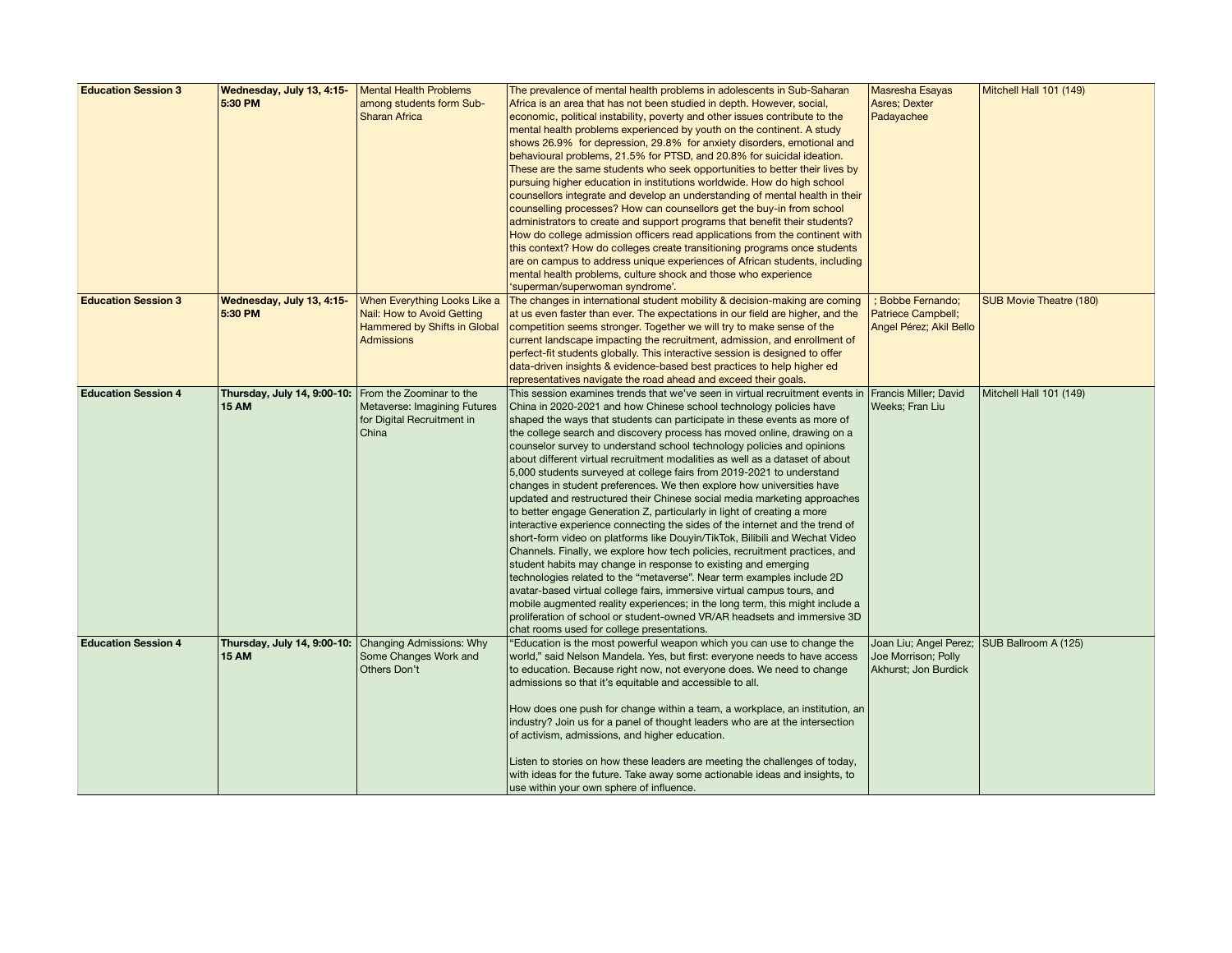| <b>Education Session 4</b> | Thursday, July 14, 9:00-10: Crisis Mode: Navigating    |                                                            | We've all been there. We have that one student who isn't able to get their                                    | Michael Jones;                          | KIVA Lecture Hall (250)                |
|----------------------------|--------------------------------------------------------|------------------------------------------------------------|---------------------------------------------------------------------------------------------------------------|-----------------------------------------|----------------------------------------|
|                            | <b>15 AM</b>                                           | Postsecondary Pathways and                                 | diploma to graduate, or maybe the student's family lost their financial                                       | Jennifer Brook Beltz;                   |                                        |
|                            |                                                        | Options for Students in Crisis                             | stability. Maybe even all of your students are going through an upheaval due                                  | Kristoffer Toribio;                     |                                        |
|                            |                                                        |                                                            | to a political crisis. How do you help these students navigate these crises to                                | <b>Kimberly Lord</b>                    |                                        |
|                            |                                                        |                                                            | find supportive and realistic options to follow their dreams to study? This                                   |                                         |                                        |
|                            |                                                        |                                                            | session will address various crises and present various options and support                                   |                                         |                                        |
|                            |                                                        |                                                            | systems at postsecondary institutions to help your students. Join us so that                                  |                                         |                                        |
|                            |                                                        |                                                            | we can all say crisis averted.                                                                                |                                         |                                        |
| <b>Education Session 4</b> | Thursday, July 14, 9:00-10: Unmasking Student          |                                                            | This session will share research about how institutions have revamped their                                   | <b>Vicki Seefeldt West;</b>             | Center for the Arts: Keller Hall (284) |
|                            | <b>15 AM</b>                                           | Recruitment in a Post-COVID                                | student recruitment practices, how they continue to engage with students                                      | Rohit Kandari; Laura                    |                                        |
|                            |                                                        | World                                                      | and how they are planning recruitment in the next 6-12 months. The                                            | Pacchioni; Kaitlyn                      |                                        |
|                            |                                                        |                                                            | university panelists will share real case studies about how their universities                                | Livingstone                             |                                        |
|                            |                                                        |                                                            | are currently planning to leverage hybrid (virtual & in-person) recruitment                                   |                                         |                                        |
|                            |                                                        |                                                            | opportunities to strengthen existing markets and explore untapped regions                                     |                                         |                                        |
|                            |                                                        |                                                            | to drive access and diversity. The session will also share student survey                                     |                                         |                                        |
|                            |                                                        |                                                            | data about study destination preferences and program choices which                                            |                                         |                                        |
|                            |                                                        |                                                            | should be addressed in university student recruitment messaging. With the                                     |                                         |                                        |
|                            |                                                        |                                                            | average student applying to more number of universities, limited test taking                                  |                                         |                                        |
|                            |                                                        |                                                            | hurdles, and increasing interest to study abroad, this session will address                                   |                                         |                                        |
|                            |                                                        |                                                            | how universities should plan their future student recruitment -- by giving it a<br>booster shot!              |                                         |                                        |
| <b>Education Session 4</b> |                                                        | Thursday, July 14, 9:00-10: Future Now - Understanding     | International college admission counselling is on the verge of a tipping point. Aaron Andersen;               |                                         | Mitchell Hall 122: (133)               |
|                            | <b>15 AM</b>                                           | the New EdTech Revolution in                               | Technology platforms are emerging that are providing students with far                                        | Sonali Hutchison;                       |                                        |
|                            |                                                        | Advising & Recruitment                                     | more options and actions than ever before and stand to change international Ango Mwakisu; Holly               |                                         |                                        |
|                            |                                                        |                                                            | advising & recruitment as we know it traditionally.                                                           | Heibein; Joyce Agyare                   |                                        |
|                            |                                                        |                                                            | School based CRMs, search platforms/lead generators and application                                           |                                         |                                        |
|                            |                                                        |                                                            | portals or aggregators serve to shake up our industry. Often, these                                           |                                         |                                        |
|                            |                                                        |                                                            | platforms and the general approach is pitched by the respective companies                                     |                                         |                                        |
|                            |                                                        |                                                            | or vendors - - in this session, a diverse range of speakers will present an                                   |                                         |                                        |
|                            |                                                        |                                                            | objective overview and discussion on the tech changes to our industry.                                        |                                         |                                        |
|                            |                                                        |                                                            | PLUS - counsellors will share how STUDENTS in their schools and practices                                     |                                         |                                        |
|                            |                                                        |                                                            | are experiencing this technological development in global college                                             |                                         |                                        |
|                            |                                                        |                                                            | exploration.                                                                                                  |                                         |                                        |
| <b>Education Session 4</b> |                                                        | Thursday, July 14, 9:00-10: Living the Productive Life (on | Do you feel like you're busier now than ever before? Always working, but not Ben Wilkey; Juho                 |                                         | Woodward Hall (830)                    |
|                            | <b>15 AM</b>                                           | the road, at home, or in the                               | enough time to work on yourself? You can avoid burnout and live your best                                     | Karppinen                               |                                        |
|                            |                                                        | office)                                                    | life in and out of the office. Learn how to stay committed to self-growth in                                  |                                         |                                        |
|                            |                                                        |                                                            | spite of a demanding career. You'll get loads of tips and resources on goal-                                  |                                         |                                        |
|                            |                                                        |                                                            | setting and productivity. You'll also take a peek at how some of your peers                                   |                                         |                                        |
|                            |                                                        |                                                            | are balancing their day jobs with fun side hustles and passion projects.                                      |                                         |                                        |
| <b>Education Session 4</b> | Thursday, July 14, 9:00-10:                            | On The Road Again: Traveling                               | Many of us haven't hit the road in 2+ years. What does travel look like now?                                  | Megan Mankerian-                        | George Pearl Hall 101 (187)            |
|                            | 15 AM                                                  | in a Pandemic                                              | Is it possible? What barriers exist when planning events? Will recruitment<br>return to what we used to know? | Stem; Youssef Wahib;<br>Bobby Branigan; |                                        |
|                            |                                                        |                                                            |                                                                                                               | Christina McDade;                       |                                        |
|                            |                                                        |                                                            |                                                                                                               | Umair Khan                              |                                        |
| <b>Education Session 4</b> | Thursday, July 14, 9:00-10:   A Grand Tour of European |                                                            | AP, IB  but what about the French and Spanish bacccalauréats, Italian and                                     | Catherine Boalch; Kim                   | SUB Movie Theatre (180)                |
|                            | <b>15 AM</b>                                           | Secondary School Diplomas                                  | Swiss Maturità, German Abitur, or Dutch VWO? Come learn about the                                             | Zwitserloot; Karen                      |                                        |
|                            |                                                        |                                                            | unique strengths these students will bring to your classrooms and campus                                      | Neuberger J'bari;                       |                                        |
|                            |                                                        |                                                            | life! This session will highlight common academic and pedagogical                                             | Barbara Prevosti;                       |                                        |
|                            |                                                        |                                                            | characteristics of selected European curricula, and provide guidance on                                       | Mélanie Batey                           |                                        |
|                            |                                                        |                                                            | how to evaluate applications from these students. It will benefit universities                                |                                         |                                        |
|                            |                                                        |                                                            | aiming to diversify their recruitment in Europe beyond Anglophone schools,                                    |                                         |                                        |
|                            |                                                        |                                                            | and counselors working with students from these public school systems.                                        |                                         |                                        |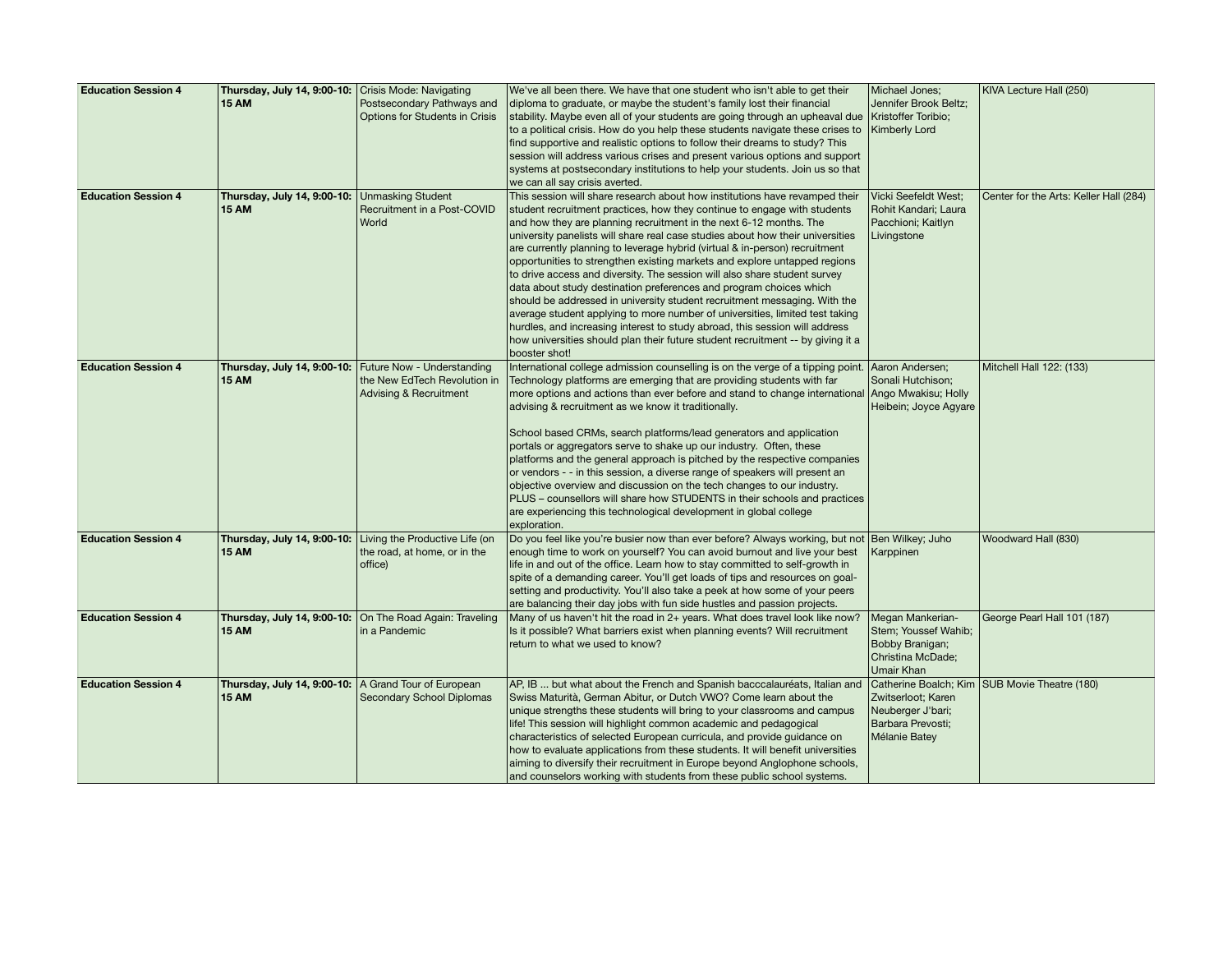| <b>Education Session 4</b> | Thursday, July 14, 9:00-10:   Mom Life: A session for |                                     | Being a mother brings on a variety of challenges in the best of times, but                      | Amber Longtin; Sarah   Lobo A&B (120) |                                        |
|----------------------------|-------------------------------------------------------|-------------------------------------|-------------------------------------------------------------------------------------------------|---------------------------------------|----------------------------------------|
|                            | <b>15 AM</b>                                          | moms, potential moms, and           | these challenges have been heightened in recent years as those raising                          | Loring de Garcia;                     |                                        |
|                            |                                                       | everyone that supports them         |                                                                                                 | Katie Dunagan;                        |                                        |
|                            |                                                       |                                     | children have been asked to fill the roles of parent, professional, teacher,                    |                                       |                                        |
|                            |                                                       |                                     | psychologist, chef, dance instructor, dog walker and more while also being                      | Michelle Chow-Liu;                    |                                        |
|                            |                                                       |                                     | isolated from their support systems.                                                            | Maria Bibler                          |                                        |
|                            |                                                       |                                     | Join a panel of women balancing raising school-aged children with work in                       |                                       |                                        |
|                            |                                                       |                                     | multiple areas of admissions as they share some of their experiences as                         |                                       |                                        |
|                            |                                                       |                                     | professionals and parents. Panelists and participants will be asked to share                    |                                       |                                        |
|                            |                                                       |                                     | tips and insights with others as a part of the session and we will conclude                     |                                       |                                        |
|                            |                                                       |                                     | with small group discussions both in-person and virtually. Participants are                     |                                       |                                        |
|                            |                                                       |                                     | requested come ready to support and share as able.                                              |                                       |                                        |
|                            |                                                       |                                     |                                                                                                 |                                       |                                        |
|                            |                                                       |                                     | This session is endorsed by the NACAC Women in Admissions Special                               |                                       |                                        |
|                            |                                                       |                                     | Interest Group.                                                                                 |                                       |                                        |
| <b>Education Session 5</b> | Thursday, July 14, 10:45-                             | Beyond email: Discovering           | The pandemic has brought about drastic changes in the way counselors                            | Kelley Christman;                     | Mitchell Hall 101 (149)                |
|                            | 12:00 PM                                              | effective ways of engaging          | interact with students. As a result of closed borders and remote schooling,                     | Francis Miller; Robert                |                                        |
|                            |                                                       | with students                       | students found themselves bombarded with constant communications from                           | Shields                               |                                        |
|                            |                                                       |                                     |                                                                                                 |                                       |                                        |
|                            |                                                       |                                     | schools and universities, vying for their attention, often with information that                |                                       |                                        |
|                            |                                                       |                                     | is irrelevant to them. Many students have suffered from email fatigue,                          |                                       |                                        |
|                            |                                                       |                                     | causing them to ignore or delete emails altogether. In this session, we will                    |                                       |                                        |
|                            |                                                       |                                     | discuss the limitations of email communications, explore ways counselors                        |                                       |                                        |
|                            |                                                       |                                     | can tailor communications and messaging channels to ensure it resonates                         |                                       |                                        |
|                            |                                                       |                                     | with their Gen Z audience, and share learnings from over the past year of                       |                                       |                                        |
|                            |                                                       |                                     | what has worked and what hasn't.                                                                |                                       |                                        |
| <b>Education Session 5</b> | Thursday, July 14, 10:45-                             | New Approaches to Assessing         | Secondary school students have traditionally been assessed through                              | Katryna Snow; Marsha Lobo A&B (120)   |                                        |
|                            | 12:00 PM                                              | <b>Student Competencies</b>         | standardized, summative assessments with a focus on grades and credits,                         | Oshima; Marisa                        |                                        |
|                            |                                                       |                                     | however, research shows that students who exhibit certain competencies,                         | Modeski; Adam                         |                                        |
|                            |                                                       |                                     | or soft skills, are more likely to persevere, be catalysts for change, and                      | Cowling                               |                                        |
|                            |                                                       |                                     | respond and adapt in this global economy. How can schools help to support                       |                                       |                                        |
|                            |                                                       |                                     | students in presenting their strengths in ways that may be more holistic?                       |                                       |                                        |
|                            |                                                       |                                     | How can universities support the development of a wider range of student                        |                                       |                                        |
|                            |                                                       |                                     | assessments and effectively use these assessments in their admission                            |                                       |                                        |
|                            |                                                       |                                     | processes? In this session school counsellors developing some new                               |                                       |                                        |
|                            |                                                       |                                     | assessment models, including the Learner Passport and the Global Citizen                        |                                       |                                        |
|                            |                                                       |                                     | Diploma, will share their experiences, and a university developing a                            |                                       |                                        |
|                            |                                                       |                                     | competency-based assessment and skills recognition admissions pilot will                        |                                       |                                        |
|                            |                                                       |                                     | share more about their process. Through discussion and Q&A we hope                              |                                       |                                        |
|                            |                                                       |                                     | participants be inspired to explore new ideas and approaches that value                         |                                       |                                        |
|                            |                                                       |                                     | holistic learning and promote access and equity for all students.                               |                                       |                                        |
| <b>Education Session 5</b> | Thursday, July 14, 10:45-                             | <b>Under Pressure: Prioritizing</b> | The world as we knew it has forever changed and so has admissions and                           | Ruby Bhattacharya;                    | Acoma A&B (80)                         |
|                            | 12:00 PM                                              | Ethics in a Crazy World             | counseling work. Amid a global pandemic, mental health crises, a worldwide   Michelle Chow-Liu; |                                       |                                        |
|                            |                                                       |                                     | reckoning on systemic racism, fluctuating economies, and increased                              | John Wilkerson;                       |                                        |
|                            |                                                       |                                     | selectivity in admissions, how do we continue to center our work in ethical                     | Ffiona Rees; Chantelle                |                                        |
|                            |                                                       |                                     | practice in 2022 when we are under so much pressure? Join International                         | Jackson-Boothby                       |                                        |
|                            |                                                       |                                     | ACAC and NACAC representatives to unpack the Guide to Ethical Practice                          |                                       |                                        |
|                            |                                                       |                                     | in College Admission, to engage in discussions regarding ethical dilemmas,                      |                                       |                                        |
|                            |                                                       |                                     | and to highlight best ways to support students from all sides of the desk.                      |                                       |                                        |
| <b>Education Session 5</b> | Thursday, July 14, 10:45-                             | Three Sides of the Desk:            | There is so much to unearth during this honest conversation between                             | Lauren Joyce Hensel;                  | Center for the Arts: Keller Hall (284) |
|                            | 12:00 PM                                              | <b>Building Bridges in</b>          | separate parties who can collaboratively be working together to help                            | Samantha DeLeon;                      |                                        |
|                            |                                                       | <b>International Admissions</b>     | educate and guide students, bring stakeholders together, and gain solutions                     | Malissa Takacs                        |                                        |
|                            |                                                       |                                     | to the changing world of counseling. Listen to our honest conversations and                     |                                       |                                        |
|                            |                                                       |                                     | experiences on how we have worked together to advocate for students, and                        |                                       |                                        |
|                            |                                                       |                                     | bring your own ideas on how to best navigate these changing dynamics as                         |                                       |                                        |
|                            |                                                       |                                     | we move towards a brigher future.                                                               |                                       |                                        |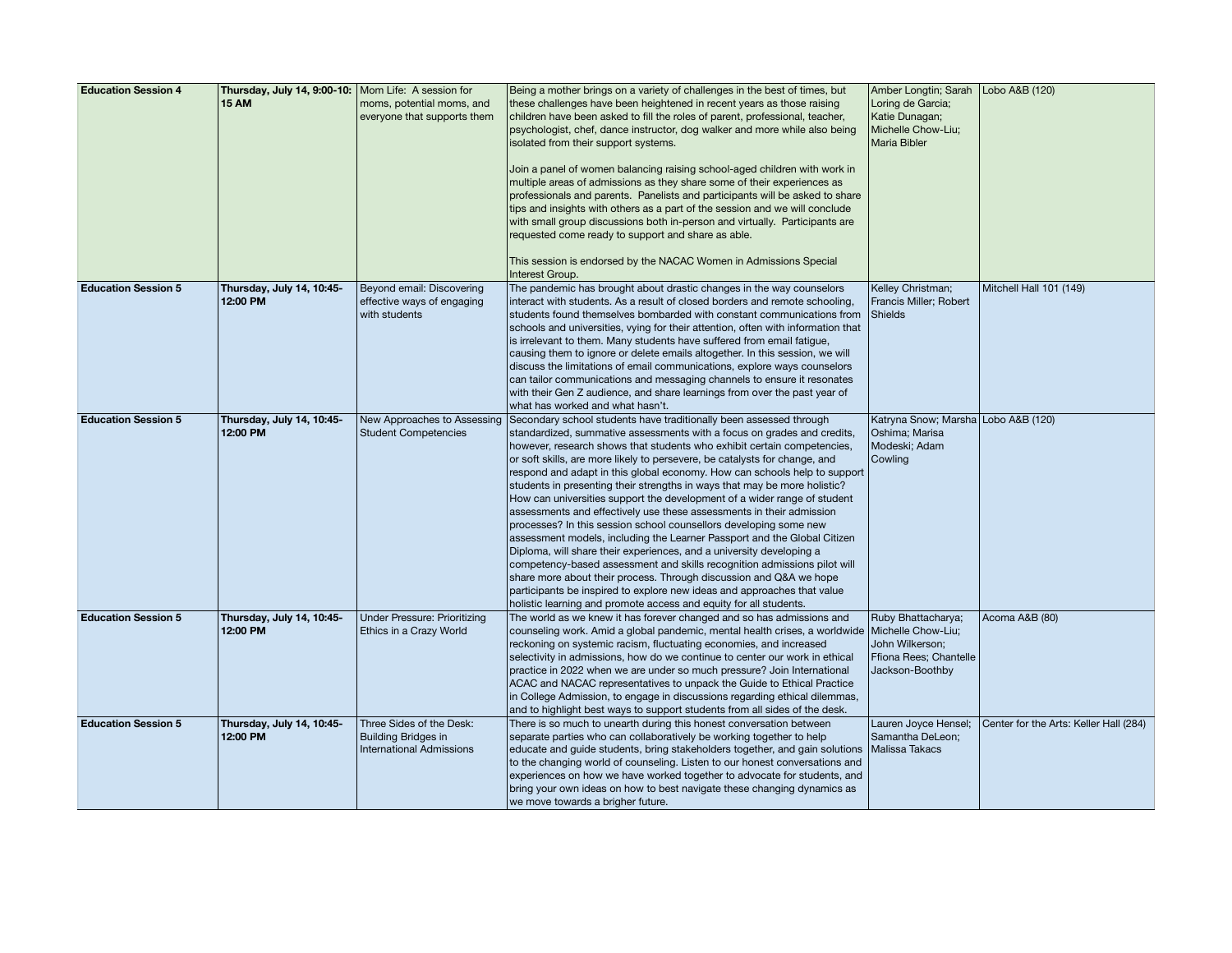| <b>Education Session 5</b> | Thursday, July 14, 10:45- |                                | We See You: Ways to Connect   How do we build connection? Since 2020, we've asked ourselves how do                                                        | Kelly Braun; Anne      | Mitchell Hall 122: (133)    |
|----------------------------|---------------------------|--------------------------------|-----------------------------------------------------------------------------------------------------------------------------------------------------------|------------------------|-----------------------------|
|                            | 12:00 PM                  | and Build Community            | we build connection on our teams, in our classrooms, in our offices, through                                                                              | Corriveau; Sam         |                             |
|                            |                           |                                | video and in person. In this session, we will explore different ways to                                                                                   | Jeong; Amy             |                             |
|                            |                           |                                | connect with the different communities that we are apart of. Get ready to                                                                                 | Thompson               |                             |
|                            |                           |                                | participate! This is not a 'sit and get' presentation, we will share examples of                                                                          |                        |                             |
|                            |                           |                                | how we connect, and then we will practice them--together. Bring your ideas                                                                                |                        |                             |
|                            |                           |                                | and best practices as we explore how to meet our needs through different                                                                                  |                        |                             |
|                            |                           |                                | ways of connection.                                                                                                                                       |                        |                             |
| <b>Education Session 5</b> | Thursday, July 14, 10:45- | Bridging the Access Gap:       | COVID has widened educational access gaps for talented, high-achieving                                                                                    | Rebecca Zeigler        | SUB Ballroom A (125)        |
|                            | 12:00 PM                  | Recruiting, Contextualizing    | low-income students applying for international educational opportunities.                                                                                 | Mano; Norris Kayitare; |                             |
|                            |                           | and Admitting High-Achieving,  | This panel of experts from four African non-profit college access                                                                                         | Benjamin               |                             |
|                            |                           | Low-Income African Students    | organizations in the HALI Access Network will share practical tips for                                                                                    | Dickensheets; Eva      |                             |
|                            |                           |                                | recruiting, admitting and enrolling students despite current challenges.                                                                                  | Muriuki                |                             |
|                            |                           |                                | Using data and experiences from Burundi, Kenya, Rwanda and Zimbabwe,                                                                                      |                        |                             |
|                            |                           |                                | we will provide insight about recruiting intelligently, inclusively, and<br>effectively in the current test-optional context. Technologies can bridge     |                        |                             |
|                            |                           |                                | access gaps and help recruiters interact with difficult-to-reach populations                                                                              |                        |                             |
|                            |                           |                                | on the African continent, but only when used thoughtfully and with an eye                                                                                 |                        |                             |
|                            |                           |                                | toward their limitations. We will also provide success stories (and some less-                                                                            |                        |                             |
|                            |                           |                                | successful anecdotes) from the past two years of COVID recruiting.                                                                                        |                        |                             |
| <b>Education Session 5</b> | Thursday, July 14, 10:45- | "How are you doing, really?"   | The transition from school to university is not easy. In fact, it is an additional                                                                        | Juan Carlos Ruiz Coll; | SUB Movie Theatre (180)     |
|                            | 12:00 PM                  | How schools and universities   | and significant stress factor to many students. Guaranteeing to make the                                                                                  | Elisa Melendez Martin; |                             |
|                            |                           | support the wellbeing of their | biggest efforts to help students minimize anxiety and fear through the                                                                                    | Patricia Ricle;        |                             |
|                            |                           | student population.            | Admission process, that we have a support system and professionals to                                                                                     | Eduardo Fernandez      |                             |
|                            |                           |                                | help them with their move from school to university and also an open                                                                                      | Aguilera; Peter        |                             |
|                            |                           |                                | environment where diversity and differences are welcomed and understood,                                                                                  | Tsvetkov               |                             |
|                            |                           |                                | is key for the future of education and the success of our students.                                                                                       |                        |                             |
|                            |                           |                                | In this presentation, we will explore how schools and universities support                                                                                |                        |                             |
|                            |                           |                                | the wellbeing of their student population. From promoting peer to peer                                                                                    |                        |                             |
|                            |                           |                                | support to academic and mental health services, learn how wellbeing is at                                                                                 |                        |                             |
|                            |                           |                                | the heart of the study experience and how a successful study abroad                                                                                       |                        |                             |
|                            |                           |                                | journey is linked to more than just what happens in a classroom.                                                                                          |                        |                             |
| <b>Education Session 5</b> | Thursday, July 14, 10:45- | International Travel in an Age | In the current climate, advising international students on initial entry, visa,                                                                           | Pablo Torres; Pablo    | George Pearl Hall 101 (187) |
|                            | 12:00 PM                  | of Uncertainty                 | and travel issues has become more nuanced. Policies such as COVID travel Torres; Olsi Vrapi                                                               |                        |                             |
|                            |                           |                                | restrictions and embassy closures, increased scrutiny of technology, social<br>media searches, and increasing tensions between nations require additional |                        |                             |
|                            |                           |                                | considerations when advising students on US visa applications and travel.                                                                                 |                        |                             |
|                            |                           |                                | Issues of legalization of marijuana and alcohol abuse also require additional                                                                             |                        |                             |
|                            |                           |                                | advising. This session will cover procedures for initial entry and                                                                                        |                        |                             |
|                            |                           |                                | requirements for student immigration status and issues for current                                                                                        |                        |                             |
|                            |                           |                                | international students when they travel to and from the US.                                                                                               |                        |                             |
|                            |                           |                                |                                                                                                                                                           |                        |                             |
|                            |                           |                                | Objectives:                                                                                                                                               |                        |                             |
|                            |                           |                                | Identify potential issues that new and continuing international students may                                                                              |                        |                             |
|                            |                           |                                | face when applying for visas and traveling internationally.                                                                                               |                        |                             |
|                            |                           |                                | Changing pandemic requirements and issues that affect travel                                                                                              |                        |                             |
|                            |                           |                                | Understand emerging issues in travel including marijuana legalization,<br>alcohol abuse and scrutiny of technology while crossing international           |                        |                             |
|                            |                           |                                | borders                                                                                                                                                   |                        |                             |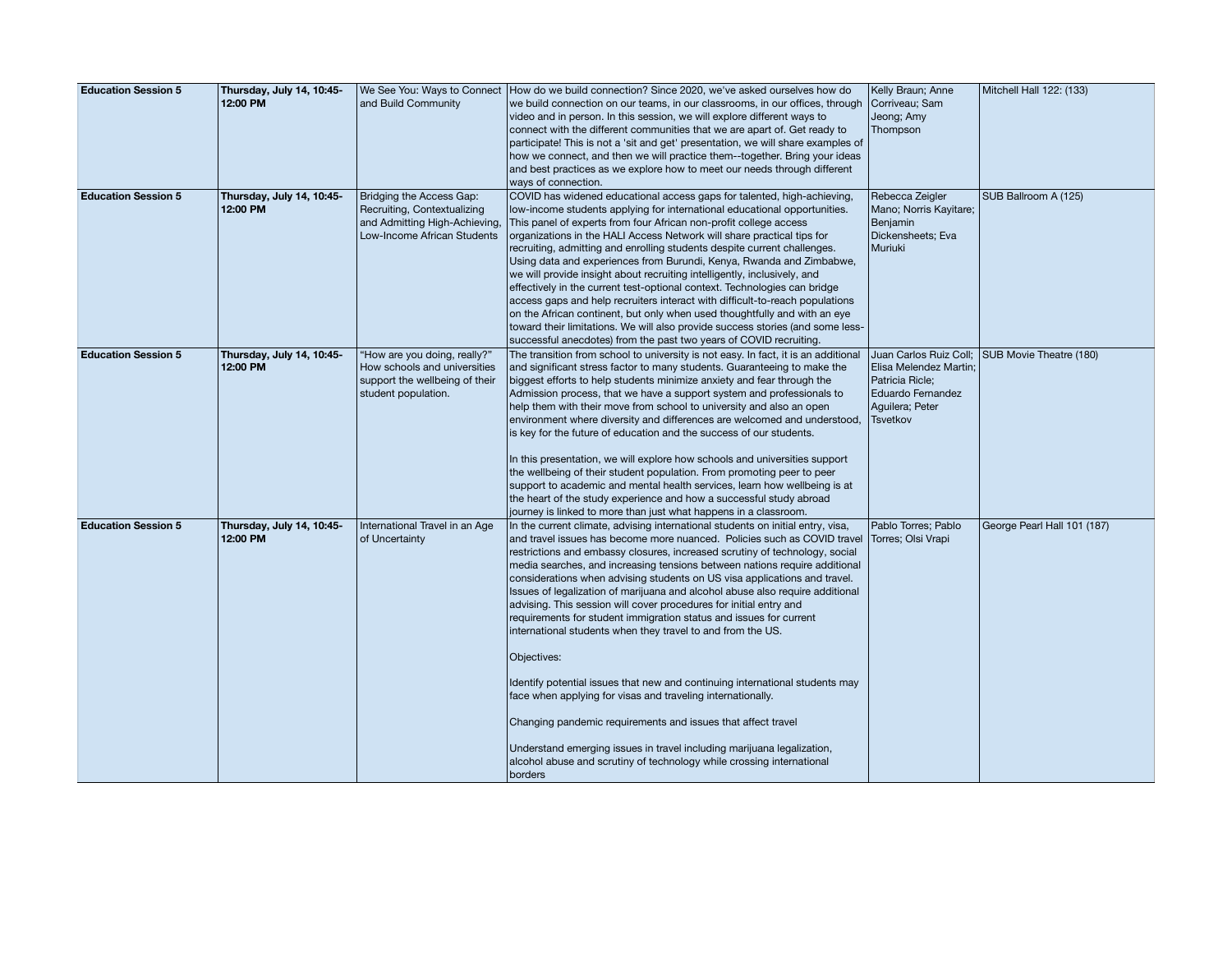| <b>Education Session 5</b> | Thursday, July 14, 10:45-<br>12:00 PM      | The Way The US College<br>Admissions Process Should Be                                                                            | Re-imagining US College Admissions? Who ever thinks to ask the people in the<br>trenches with the students - the college counselors? This is a "sandbox" working<br>session for college counselors to re-imagine, re-invent, dream and innovate the US<br>college admissions process from an international and student-centered point of view.<br>We hope to emerge from this session with workable suggestions and ideas in the<br>areas of preparation, application and transition to be forwarded to IACAC and<br>NACAC leadership. Come, be inspired, get your ideas flowing and your hands<br>sandy!                                                                                                                                                                                                                                                                                                                                           | Anne Richardson; Alys Woodward Hall (830)<br>Langdale; Bridget<br>Herrera; Laura Kaub;<br>Chemeli Kipkorir |                             |
|----------------------------|--------------------------------------------|-----------------------------------------------------------------------------------------------------------------------------------|-----------------------------------------------------------------------------------------------------------------------------------------------------------------------------------------------------------------------------------------------------------------------------------------------------------------------------------------------------------------------------------------------------------------------------------------------------------------------------------------------------------------------------------------------------------------------------------------------------------------------------------------------------------------------------------------------------------------------------------------------------------------------------------------------------------------------------------------------------------------------------------------------------------------------------------------------------|------------------------------------------------------------------------------------------------------------|-----------------------------|
| <b>Education Session 6</b> | Thursday, July 14, 1:15-2:<br><b>45 PM</b> | Gen Zoom and the State of<br>Mind of Post-Pandemic Youth                                                                          | During summer 2021, Michigan Technological University ran in-person,<br>residential Summer Youth Programs for 900+ students in grades 6-12 and<br>documented surprising observations about their state of mind and future<br>outlook. When overlaid with experiences from colleagues across the field,<br>we discovered widespread trends and characteristics in youth that are<br>markedly different from pre-pandemic. This interactive presentation offers<br>original perspective on the cultural and societal implications of the<br>pandemic's impact on youth. Attendees will take away specific strategies for<br>supporting students' needs as they prepare for college and beyond.                                                                                                                                                                                                                                                        | Cassy Tefft de Munoz; SUB Ballroom A (125)<br><b>Tara Brewer</b>                                           |                             |
| <b>Education Session 6</b> | Thursday, July 14, 1:15-2:<br><b>45 PM</b> | Introducing the RESPONSE<br>Campaign: a new initiative for<br>US universities to expand their<br>support of refugee students      | The session introduces the RESPONSE Campaign which builds support for<br>a new college and university refugee sponsorship program, by providing<br>refugee students expanded pathways to resettle, study, obtain legal<br>permanent residence in the US                                                                                                                                                                                                                                                                                                                                                                                                                                                                                                                                                                                                                                                                                             | Jennifer Dewar; Laura<br>Wagner; Christina<br>Callahan; Rosie<br>Hughes; Nhial Deng                        | Mitchell Hall 122: (133)    |
| <b>Education Session 6</b> | Thursday, July 14, 1:15-2:<br><b>45 PM</b> | You good? Wellness & People<br>of Colour                                                                                          | Tired of attending cookie-cutter wellness sessions? Looking for culturally<br>sensitive activities that adust to your lenses, acknowledge your humanity,<br>and respect your lived experiences? Working in toxic environments,<br>politically unstable countries, and chronic stressors are experienced<br>differently if you are a minority within an institution. Join us to share<br>resources, coping skills and start building resources beyond Westernized<br>views of wellness.                                                                                                                                                                                                                                                                                                                                                                                                                                                              | Rosa Moreno-<br>Zutautas; James<br>Akaba; Brandy<br>Fransen                                                | KIVA Lecture Hall (250)     |
| <b>Education Session 6</b> | Thursday, July 14, 1:15-2:<br><b>45 PM</b> | The Pros, Cons, and Trends of<br>Independent Counselors From<br>All Sides of the Desk                                             | Independent counseling is here to stay. For high school counselors and<br>university representatives what are the pros and cons of this trend? In what<br>markets might independent counselors prove helpful? Or problematic?                                                                                                                                                                                                                                                                                                                                                                                                                                                                                                                                                                                                                                                                                                                       | Caitlin Worsham;<br>Nicole Buenzli; Sheen<br>Luo; Ray Marx                                                 | Mitchell Hall 101 (149)     |
| <b>Education Session 6</b> | Thursday, July 14, 1:15-2:<br><b>45 PM</b> | What next? Post-secondary<br>Team Leadership: Panel and<br>Discussion                                                             | Currently lead, or aspire to lead a high-performing recruitment and<br>admissions team?<br>Let's formalize the candid conference conversations on the subject of how<br>your colleagues made the transition into leadership and the challenges,<br>rewards, and realities of team leadership.<br>Join this panel and discussion that explores the transition from being a road<br>warrior to team leadership. Drawing on case examples and leadership<br>theory, learn how to build, lead and support high impact teams. Learn<br>strategies for mapping career goals, and ask what to prepare for, and<br>expect as a leader. We will also discuss how COVID has reframed our<br>profession, impacted leaders, and changed the way our teams work.                                                                                                                                                                                                 | Emily Mancuso;<br>Shannon Bracken                                                                          | SUB Movie Theatre (180)     |
| <b>Education Session 6</b> | Thursday, July 14, 1:15-2:<br><b>45 PM</b> | Why Undergraduate Research<br>Matters: Strategies for<br>Prospective Students to<br><b>Explore Collegiate Research</b><br>Options | Participation in undergraduate research promotes science identity, research<br>self-efficacy, degree persistence, higher GPAs, and improved likelihood of<br>graduation. In selecting their college, students interested in research should<br>explore important institutional characteristics, such as culturally inclusive<br>research environments, access to world class researchers and facilities, a<br>variety course-based research options, research internships, and<br>freshman/sophomore research opportunities. This panel discussion will<br>identify strategies students should use to investigate research universities<br>and colleges, and to find the best fit for their academic, professional and<br>social needs. Panel will discuss importance of:<br>1) PAID early co-curricular research engagements<br>2) NON-ELECTIVE early curricular engagements<br>3) Value of international research and/or internship opportunities | Nicole Tami; Tim<br>Schroeder                                                                              | George Pearl Hall 101 (187) |